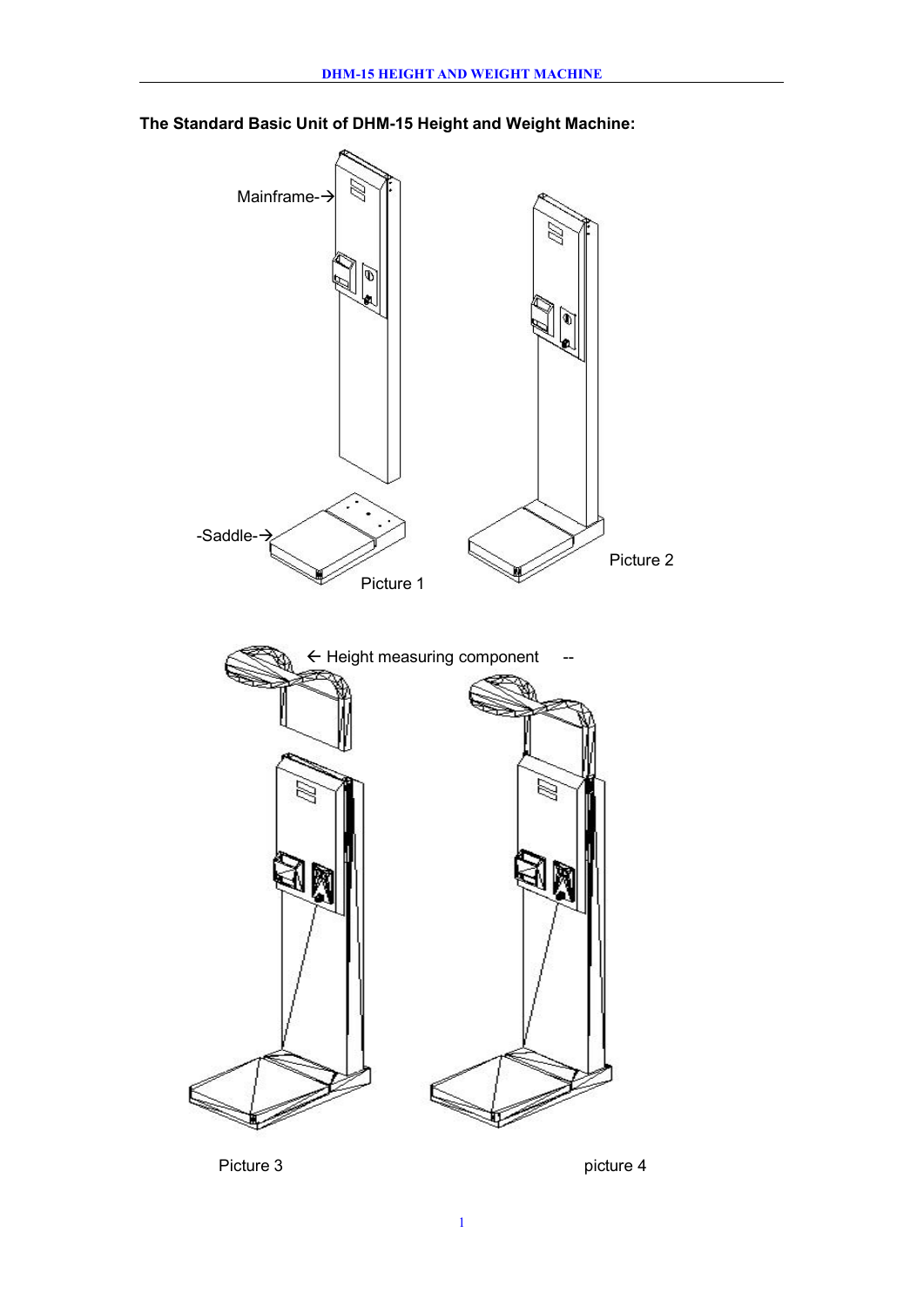Installment instruction:

First: Open the packaging bag and check all the components.

- Second: Connect mainframe and saddle with M8 screw (picture1), insert the sensor to the bottom of the saddle. (picture2)
- Third: Insert height-measuring component to the two holes on the top of the mainframe, then fix them with four M4 screws. Then connect the wire of the height-measuring component with the mainframe. (picture4)

Diagram of the main board:



**Operation** 

Startup: Connect the power wire and switch on; the screen will display the information of beginning. The height screen will display  $\boxed{25}$  which means the temperature is 25℃. The weight screen will display 17:30 which refers to the time.

Attention: Make sure that the voltage of the power source is 12V and nothing on the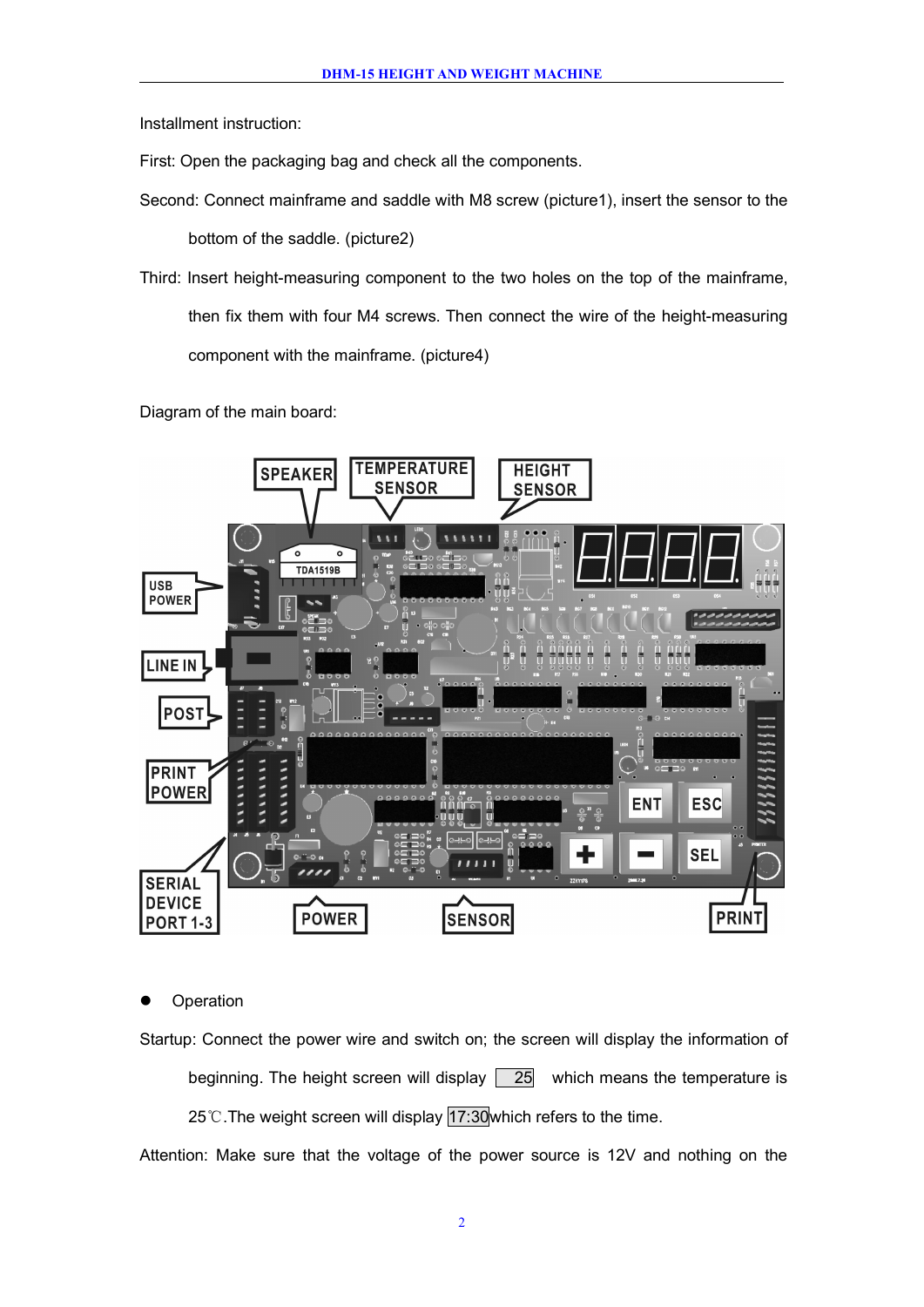saddle.

Measurement: the scale enters into the measurement state when puts in

fixed number of coins. The scale begins to measure the height and

weight after person standing on the saddle. After the measurement of height and weight, some sound will hint you. The results can be spoken out and printed.

(Please refer to the measuring diagram as follows)



First Second Third

Please pay attention when measuring:

First: Put the coin. After entering into the measuring state, if there is no measuring in 20

**seconds** (nothing on saddle), the scale will exit measuring state automatically.

Second: Measure height and weight. Standing stable and do not move or speak to get an accurate result.

Third: Take the print ticket.

Pronunciation: It can speak out the measurement results automatically (also can be set without pronunciation), under the state of waiting they can speak out welcome continuously. Please read the functional setting (function code 6) to get the method of setting volume and time interval of pronunciation "welcome".

Print: It can print the measurement results and the total calculating figures.

Color lights control: Press **ESC** to turn on or turn off the color lights when the machine is

not in the working condition (not measure or adjust).

Function setting and adjustment: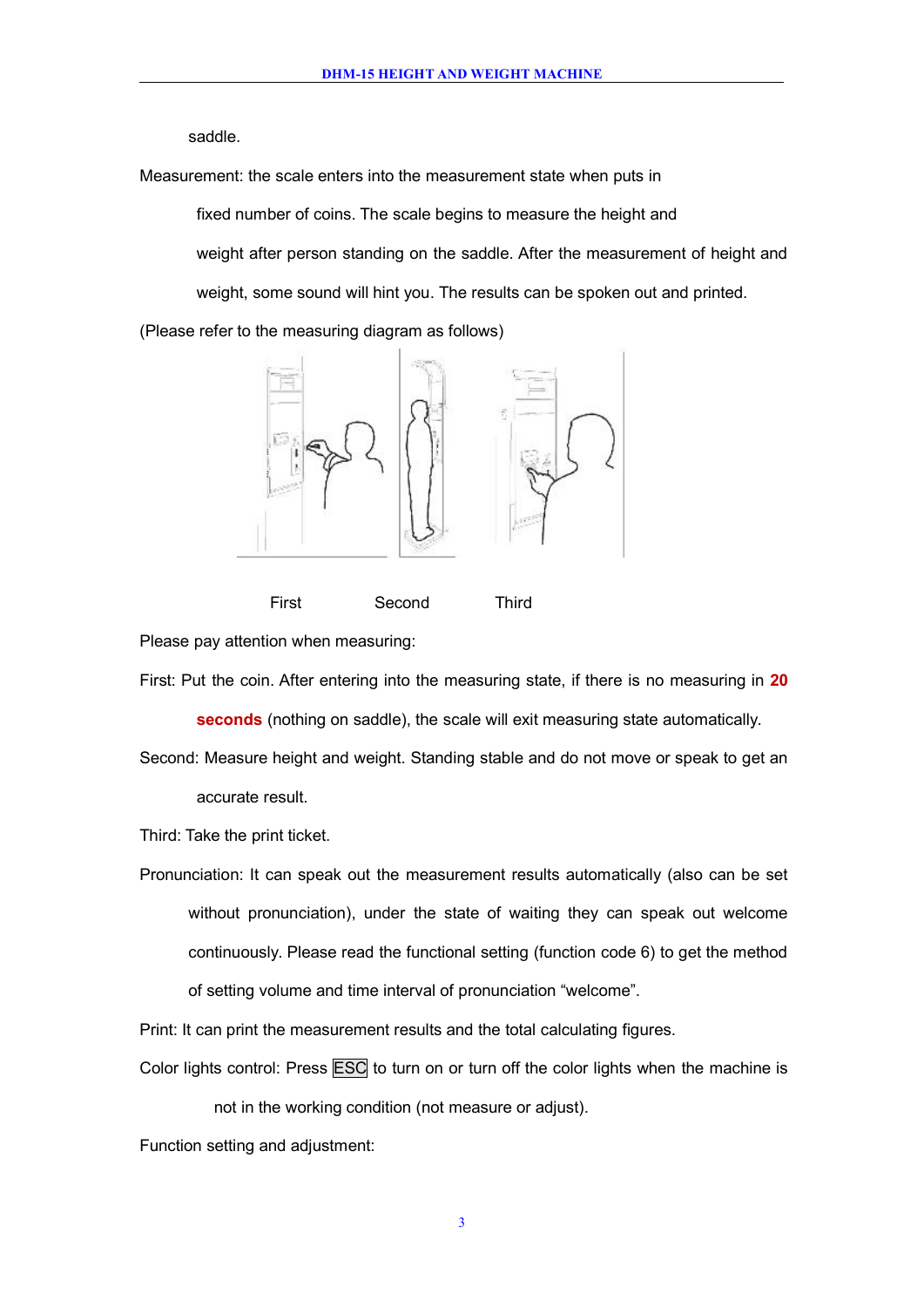All functions are set and adjusted by keys on the main board( $\boxed{+}$ 

 $ENT|ESC$ ). Please look at the diagram of the main board.

Menu Introduction: There are 12 items in the menu and you can enter into the main menu codes selection by pressing  $\Box$   $\Box$  under the state of waiting. (Range: 1-12)

Date adjustment:

Choose menu code  $\boxed{01}$ , press ENT to into the state of adjustment. Display 0603 in height screen and the setting display screen means the present date is

Mar, 2006. Flickering means they are under the state of adjustment.

Press  $\Box$  + or  $\Box$ , the date will be adjusted to present date.

Press SEL, change the needed number of year, month, day and week continuously.

Press ENT, store and exit. Press ESC exit without store.

Time adjustment:

Choose menu code  $\begin{bmatrix} 02 \\ 0 \end{bmatrix}$ , press ENT into the state of adjustment.

Display 17:05 in setting display screen means the present time. Flickering means they are under the state of adjustment.

Press  $\Box$  + or  $\Box$ , the time will be adjusted to present time.

Press SEL, change the needed number of minutes and hours continuously.

Press ENT, store and exit. Press ESC exit without store.

Weight adjustment:

Choose menu code  $\boxed{03}$ , press ENT into the state of adjustment.

Display 500 in the weight screen means the present corrected value is 500 (range: 1-999). Display  $\sqrt{0.00}$  in setting display screen means the present weight. Put something with confirmed weight on the saddle. After a stable weight display, press  $\frac{1}{2}$  or  $\frac{1}{2}$  to adjust the display data.

You can press **SEL** when it is required to measure again.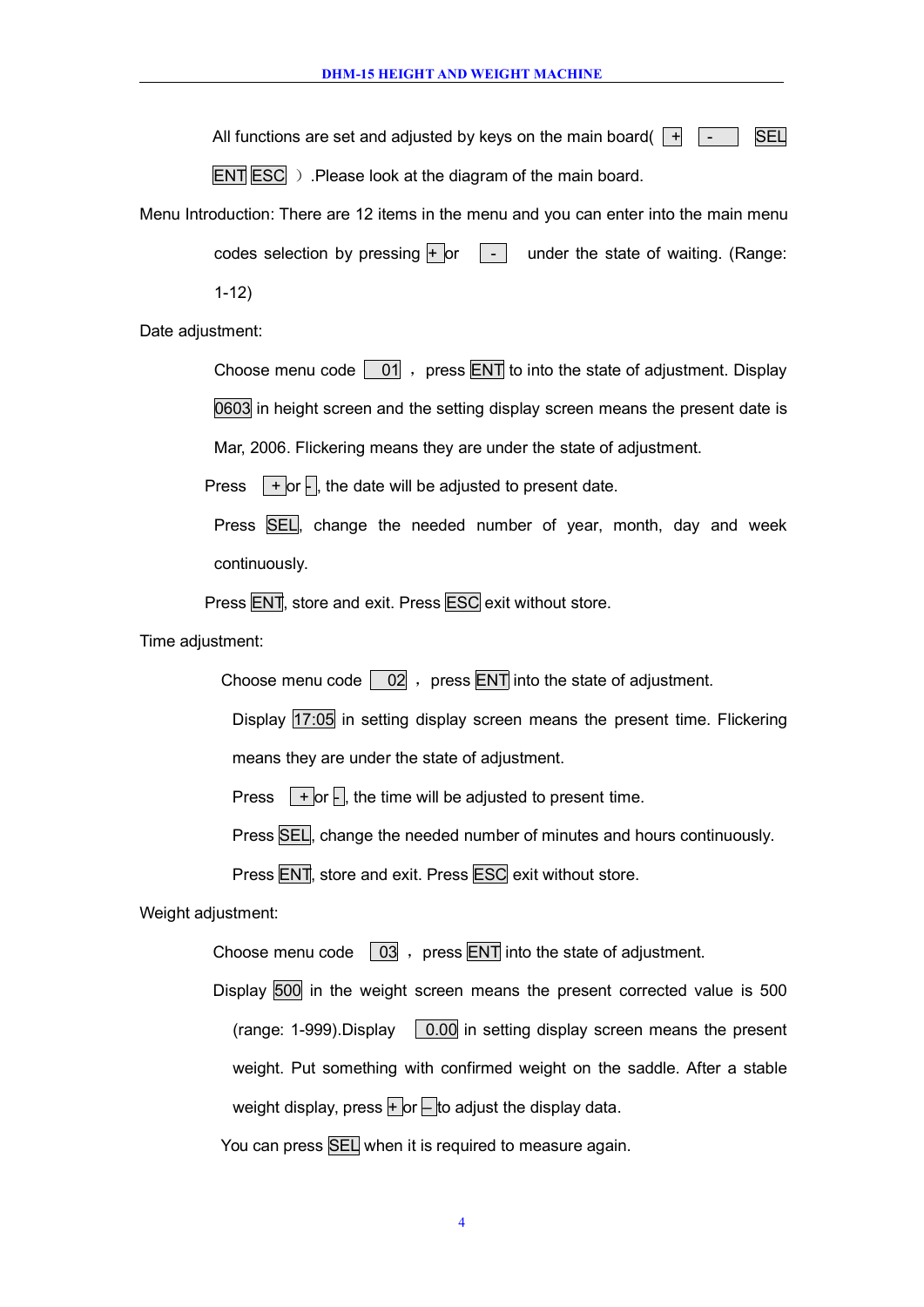Press **ENT** store and exit. Press **ESC** exit without store.

The division is 0.01kg. After the adjustment, please see the corrected value, if it reaches the maximum figure, there may be something wrong with the scale.

Height adjustment:

Choose menu code  $\begin{bmatrix} 04 \\ 0 \end{bmatrix}$ , press ENT into adjustment state.

Display 00.0 in the height screen means the present height. Display 120 in the weight screen means the present corrected value is 120(scale: 0-250). Put something with confirmed height on the saddle. After a stable height display, press  $+$  or  $-$  to adjust the display data.

You can press SEL when it is required to measure again.

Press ENT store and exit. Press ESC exit without store.

The division is 0.1cm.After the adjustment, please see the corrected value, if it reaches the maximum figure, there may be something wrong with the scale.

Pronunciation interval setting:

Choose menu code  $\boxed{05}$ , press ENT into adjustment state.

Display  $\vert 4 \vert$  in weight screen means the present parameter is 4 with a scope of 1-200. The display value 4 means the interval of pronouncing "welcome" is 20 seconds. The present value multiply 5 refer to the interval seconds of pronunciation "welcome".

Press  $\Box$  or  $\Box$  adjust the present value into that of needed.

Press  $\overline{\text{ENT}}$ , store the results and exit. Press  $\overline{\text{ESC}}$  exit without being stored.

Pronunciation setting:

Choose menu code  $\boxed{06}$ , press ENT into adjustment state.

Display 3 in the weight screen is the present parameter(scope 0-3).Displaying 3 means scales pronounces " welcome" while in the waiting state and speak out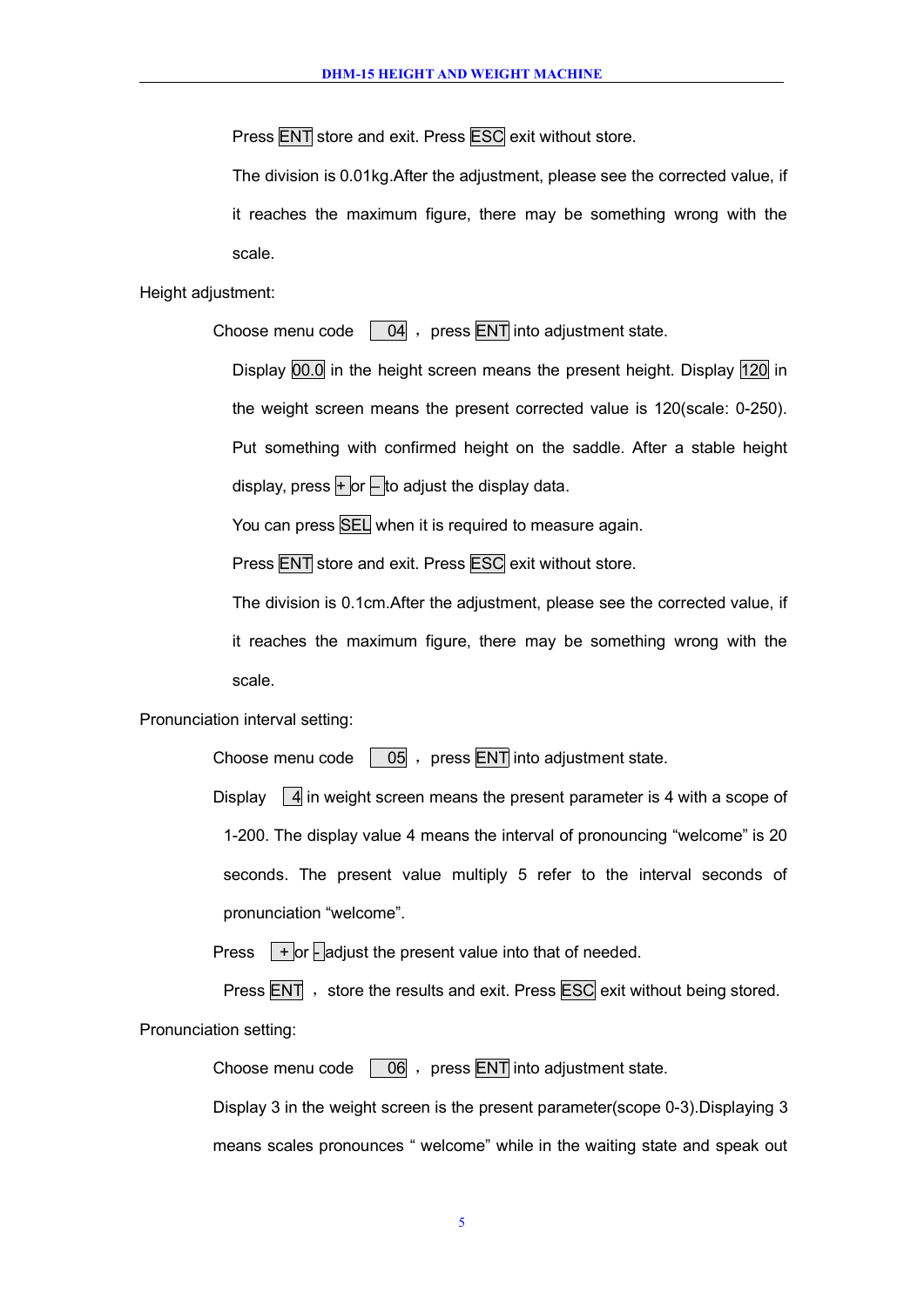the results after measurement. 0 means scale will not pronounce.1 means the scale only speaks out the results after measurement. 2 means the scale pronounces "welcome" while in the waiting state but does not speak out the results.

Press  $\boxed{+}$  or  $\boxed{+}$ , to adjust the present value that of needed.

Press ENT, store and exit. Press ESC exit without store.

High value setting of body mass index:

Choose menu code  $\begin{bmatrix} 07 \\ 07 \end{bmatrix}$ , press ENT into adjustment state.

Display  $\left| 25.0 \right|$  in the height screen means high value of body mass index (range: 22.0-28.0).Meanwhile, the weight screen will display 19.0 which means low value of body mass index (range: 16.00-22.00).Flickering means under the state of adjustment. For instance, the normal height scope is 1.7 meter: high value of body mass index multiplies height value's square-low value of body mass index multiply height value's square.

Press  $+$  or  $-$  adjust the display value into that of needed.

Press **ENT**, store results and exit. Press **ESC** exit without being stored.

Press **SEL**: enter into setting of body mass index.

Low value setting of body mass index:

Choose menu code  $\begin{bmatrix} 08 \\ 08 \end{bmatrix}$ , press ENT , into adjustment state.

Display 25.0 in the height screen is the high value of body mass index (scope:

22.0-28.0). Display 19.0 in the weight screen is the low value of body mass

index (scope: 16.0-22.0). Flickering means under a state of adjustment.

Press  $\Box$  + or  $\Box$  adjust the present value into that of needed.

Press ENT , store results and exit. Press ESC exit without being stored.

Press SEL, enter into high value setting of body mass index.

Print setting:

Choose menu code  $\boxed{09}$ , press ENT into adjustment state.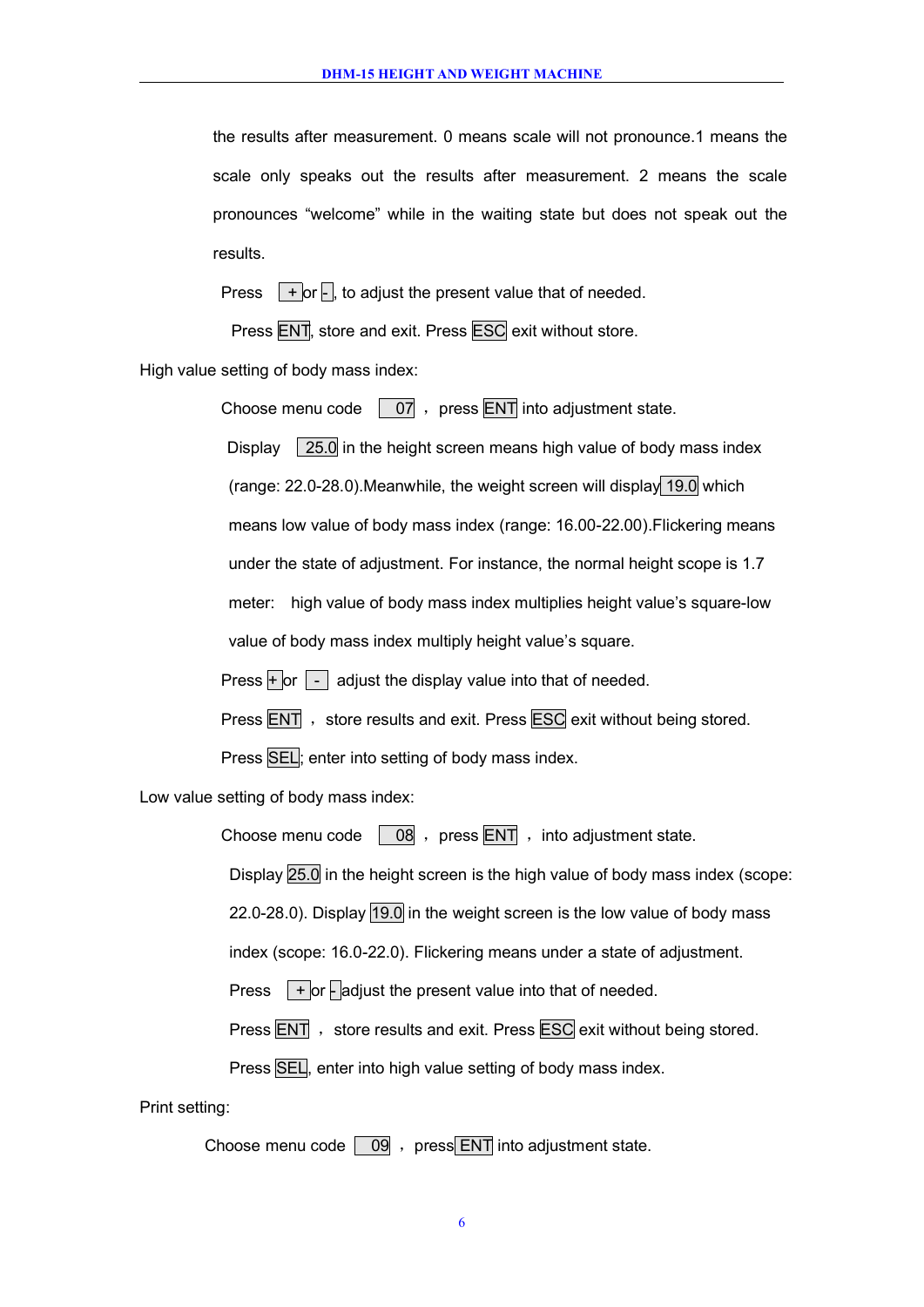Display 2 in the weight screen is the present print parameter(scope:0-3). The present parameter 2 means print.0 means no need to be printed out, 1 means no print of the normal weight scope,3 means print out the former result.

Press  $\sqrt{+}$  or  $\sqrt{ }$  adjust the present value into that of needed.

Press ENT , store results and exit. Press ESC exit without being stored.

Coin setting:

Choose menu code  $\boxed{10}$ , press ENT into adjustment state.

Display  $\boxed{1}$  in the weight screen is the present coin machine parameter (scope: 0-9).0 means no need to put coin, 0 means set up the needed coin quantity.

Press  $\sqrt{+}$  or  $\sqrt{-}$  will adjust the present value into that of needed.

Press **ENT**, store results and exit. Press **ESC** exit without being stored.

Examine quantities of people being measured:

Choose menu code  $\boxed{11}$ , press ENT into examination state. Display 168 in the height screen means the total times of measurement is 168. With 18 in the weight screen is the part measurement numbers (the measuring amount between the former measure and the later examination.) range of total measuring quantity: 0-9999, return to 0 once beyond this scope.

Press **SEL** can print out total quantity of measurement (clear part measurement result) and date.

Press ENT , store results and exit. Press ESC exit without being stored.

Renew set of machine:

Choose menu code  $\sqrt{12}$ , show 8888 on the screen.

Press **ENT** to renew the set of machine.

Presses ESC to exit.

Volume adjustment:

Choose menu code  $\boxed{13}$ , pressENT into adjustment state.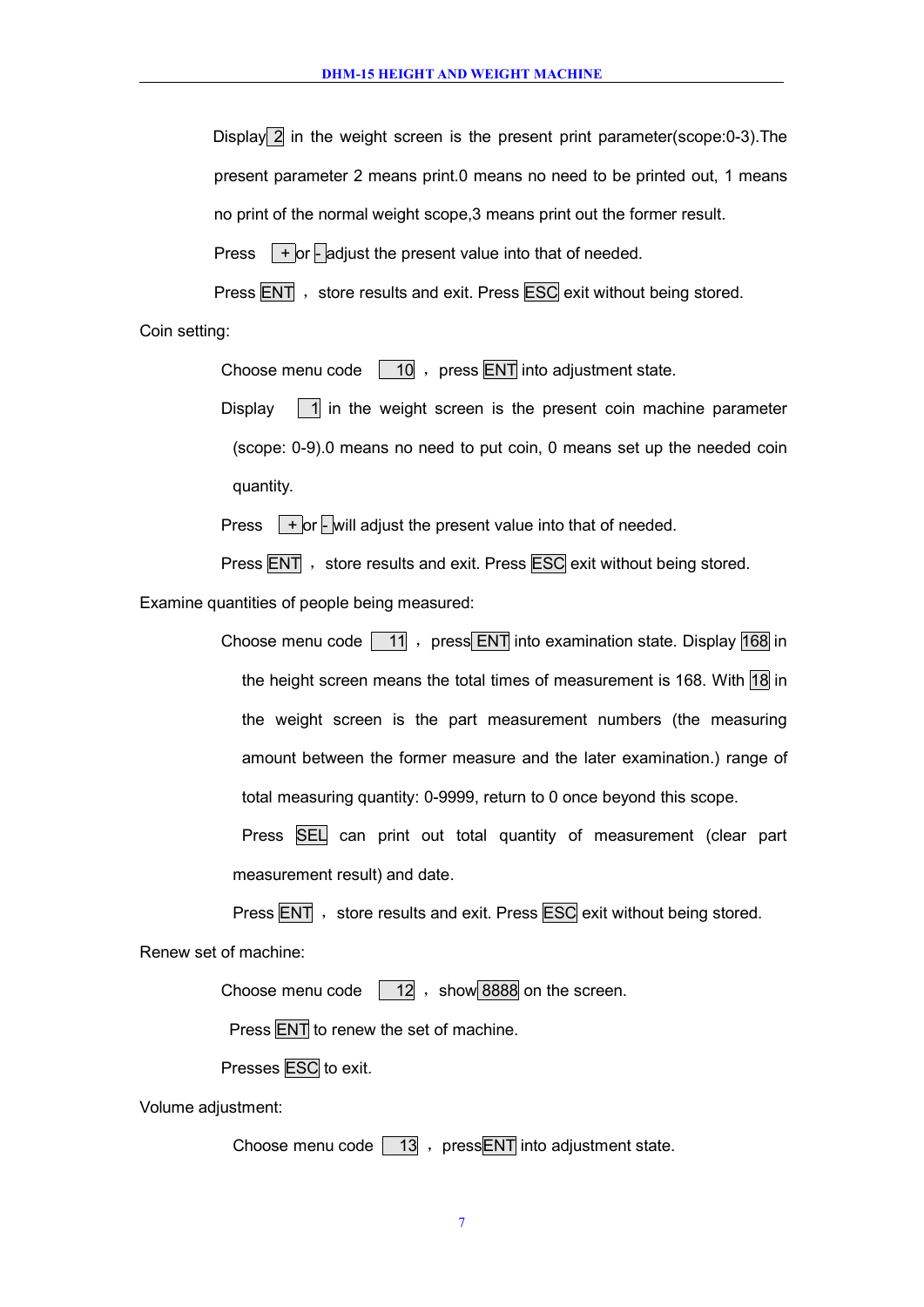Press  $\sqrt{+}$  or  $\sqrt{-}$  will adjust the present value into that of needed. Press  $\frac{1}{\sqrt{+}}$ continuously will increase the volume: Press  $\sqrt{2}$  continuously will decrease the volume.

Press SEL can adjust the pronunciation or set the outside volume.

Press ENT , store results and exit. Press ESC exit without being stored. How to add the printing information:

Connect the machine with communication cable in the computer.

Choose the menu code  $14$ , press ENT to enter the condition of printing.

Use the accessory to compose the printing content.

It will exit automatically after receiving the data.

Technical data:

Range of weight: 8-200kg Minimum division: 0.1kg Range of height: 100-200cm Minimum division: 0.5 cm Working voltage: 110V/60W Net weight: 45kg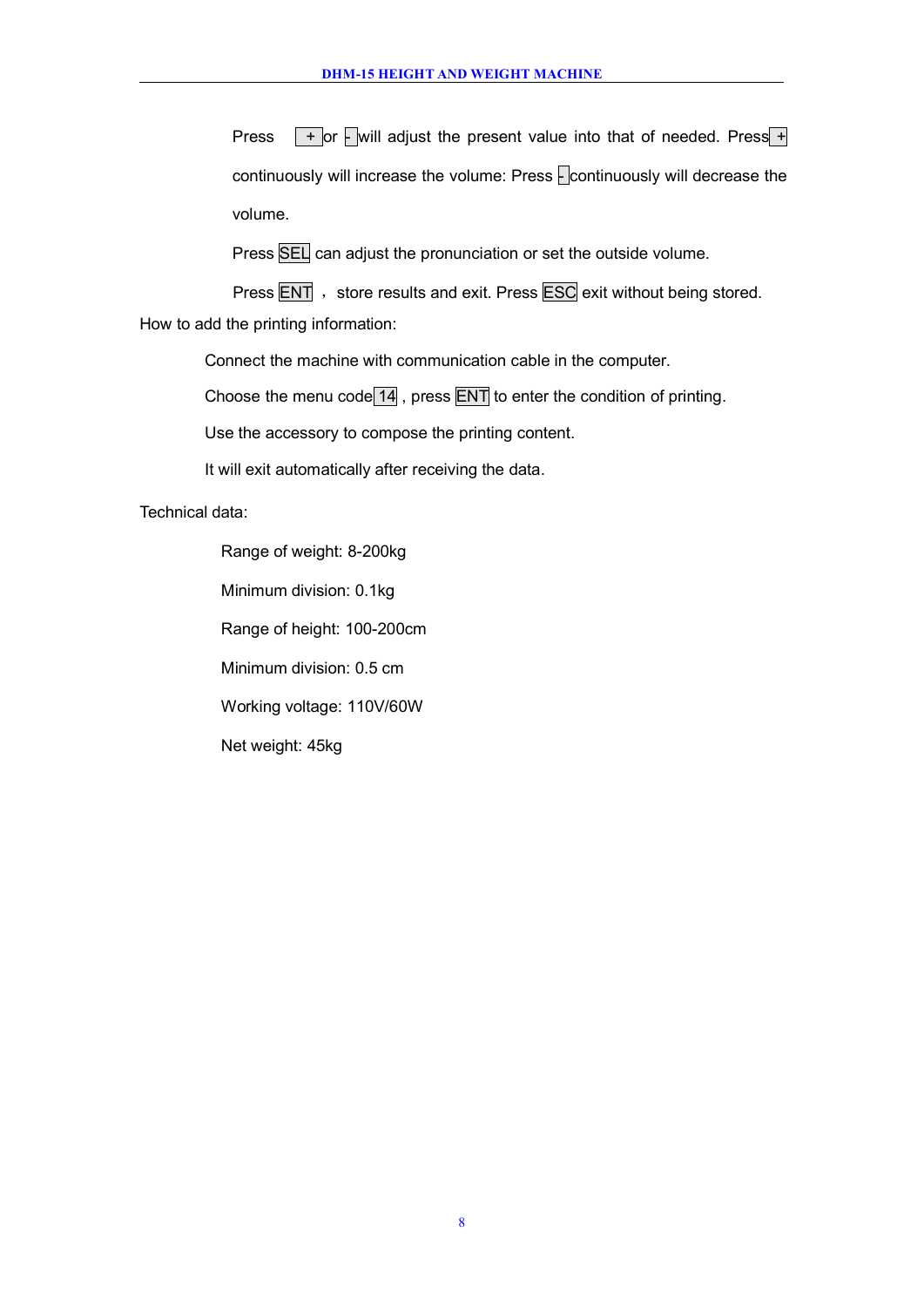

Changing print paper instruction:

First: Make the axis threads the printing paper and fix them on the frame (picture 1) Second: Open the paper roll, tear the opening place and make sure the tearing place is flat and straight (picture 2)

- Third: Put the paper in the paper slot; make sure the paper is stable during the process of putting paper. The paper can come into the printer automatically (picture 3)
- Forth: After putting the paper, then try to print to see if the paper can come from the out cover smoothly. If the paper can't come out, then examine the printer to see if the paper was blocked in the printer.(picture 4)